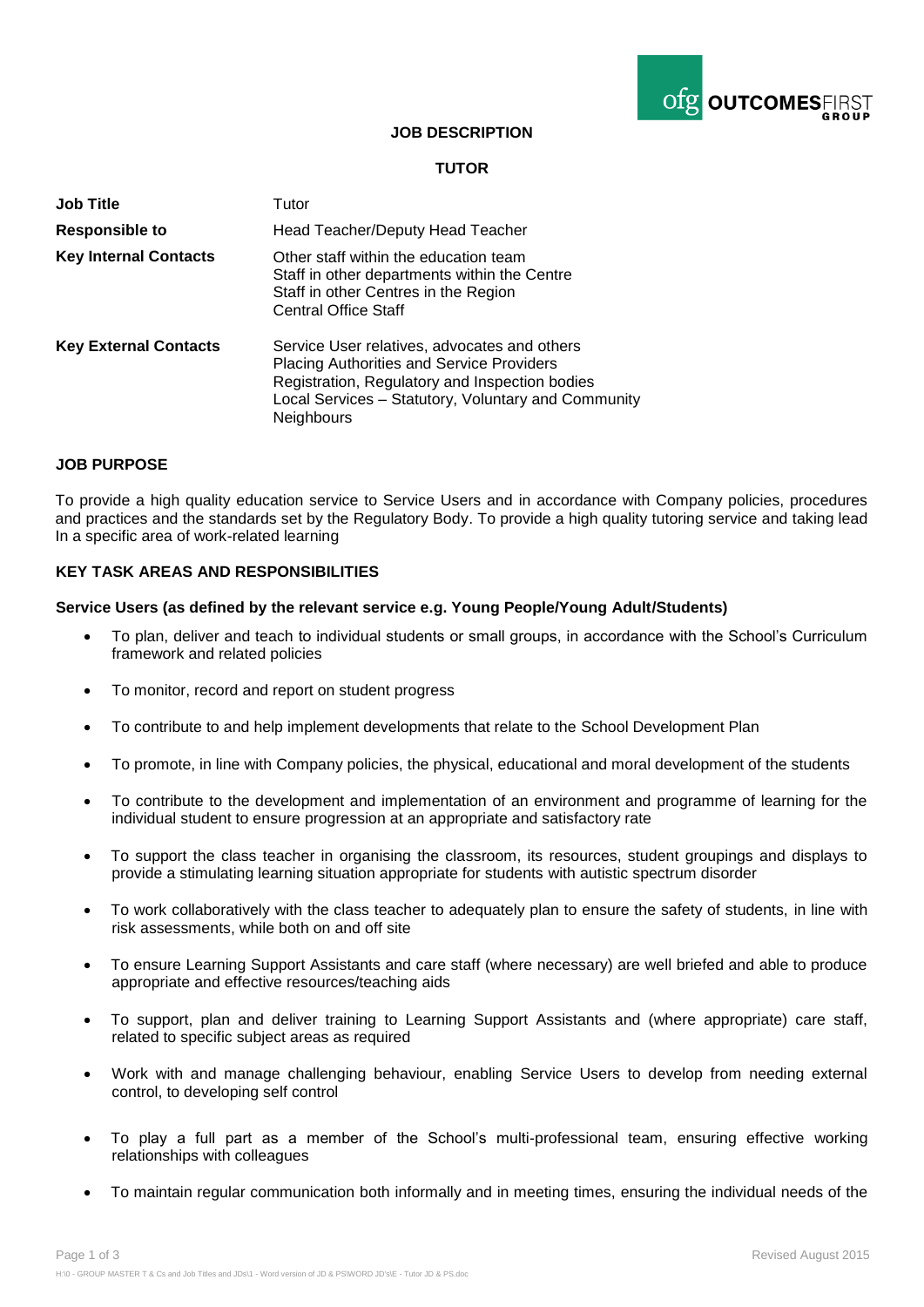student are being met effectively.

- To ensure that the available equipment and resources are used, stored and maintained efficiently
- To make, use and keep records in accordance with Company policies and procedures and standards set by the Regulatory Body
- To keep up-to-date with specified subject area, educational practice and autism-related information
- To ensure that all relevant education policies and procedures are implemented in full
- Safeguard all students and ensure their safety and wellbeing
- Communicate effectively with care staff to ensure a consistent approach and to provide a daily link between School and Home
- Liaise with staff from other departments to provide a consistent approach to all aspects of Service User education and care
- Maintain regular communication and liaison both informally and in meeting times, ensuring a consistent approach to education and care of Service Users

### **GENERAL**

- Ensure awareness that the service operates to agreed budgets and contribute to keeping within these budgets as instructed
- Exercise vigilance in respect of Health and Safety and promptly report all hazards and/or remedying them where appropriate. Undertake all duties in a manner calculated to minimise or avoid unnecessary risks, personally or to others.
- Report issues and/or incidents relating to staff and Service Users that have arisen in the day promptly to the relevant Line Manager or appropriate person
- Operate at all times in accordance with Company policies and procedures, with particular reference to Safeguarding, Child Protection, Whistleblowing, Complaints and Representations and Behaviour Policies
- Participate in training and take responsibility for personal development
- Participate in team meetings, supervisions and annual reviews in accordance with Company policy and the standards set by the Regulatory Body
- Work to promote the Centre as a valued, professional asset within its community and conduct themselves at all times in a manner that reinforces this image
- Ensure that all actions are in the interests of the Service Users and the Company.
- To work to and exhibit the values of the Company and maintain standards of behaviour in accordance with Company policies, procedures and practices
- To carry out any other reasonable and relevant duties as required